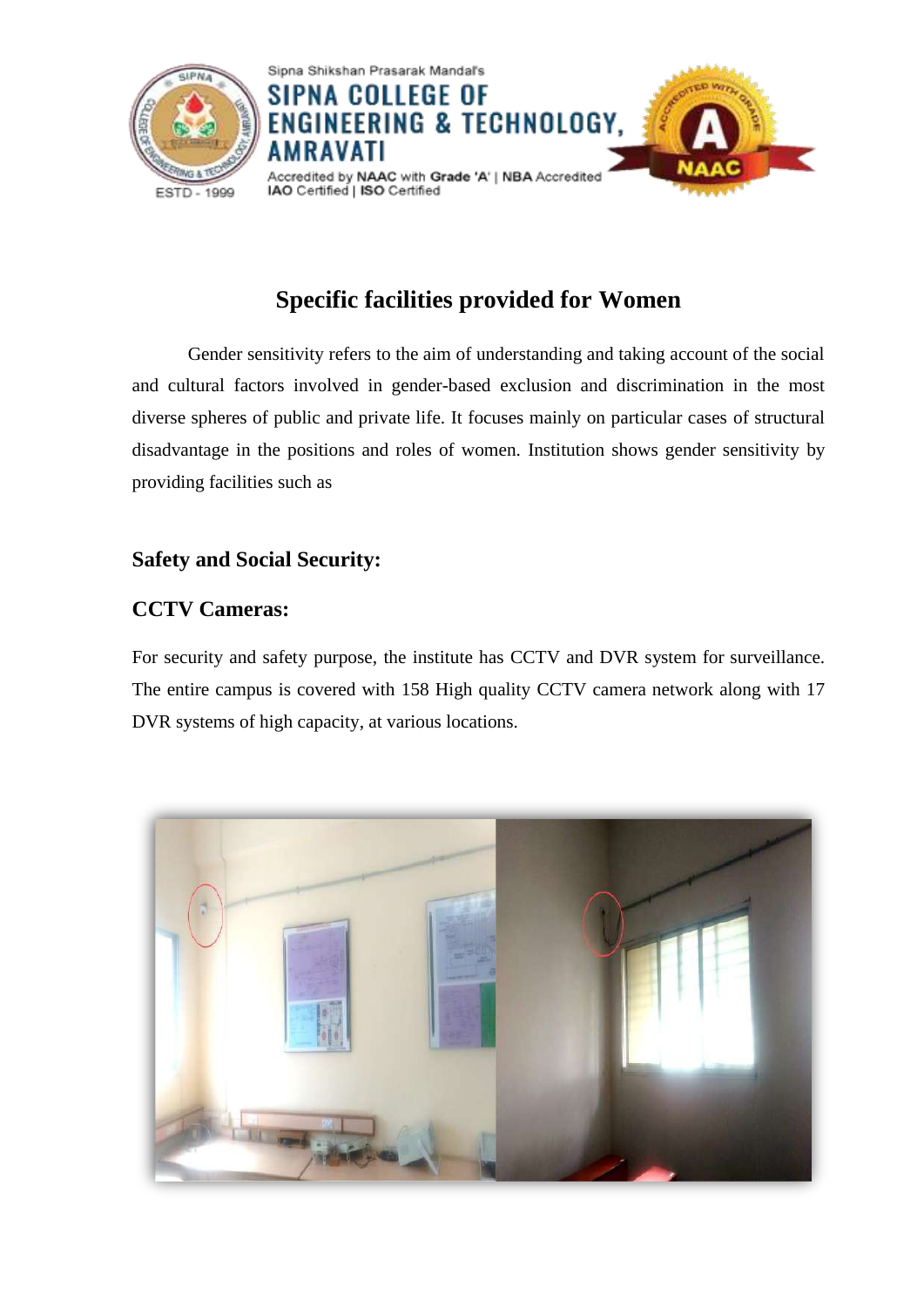

### **OPD within Campus:**

The OPD with lady doctor and ambulance services are available within the campus for the students in the campus and girls' students in the hostel. The dispensary has a consulting chamber equipped with BP apparatus, emergency medicines, weighing machine, oxygen cylinder & ambulance facility available to students free of cost.

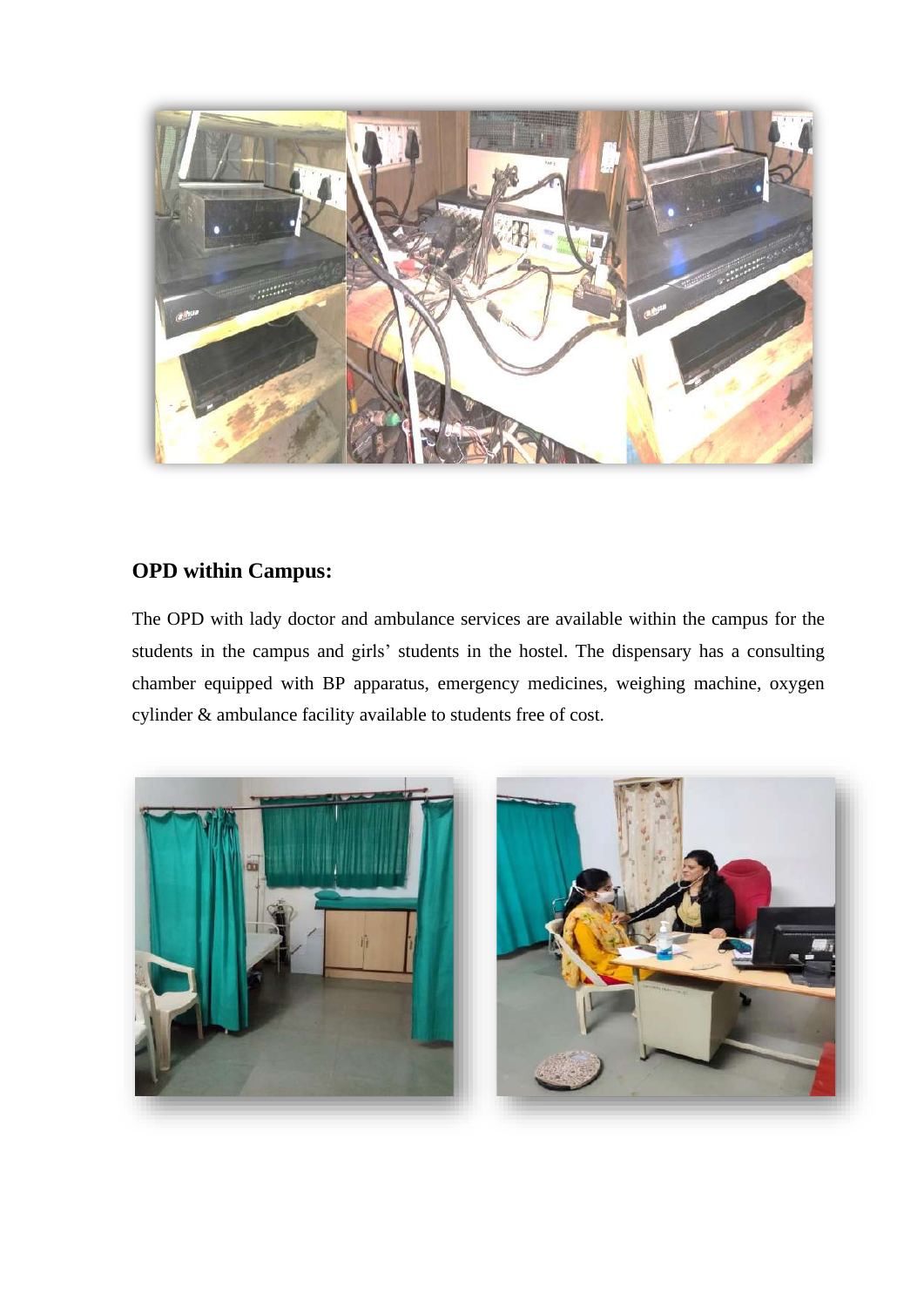

#### **Counselling:**

The girls are encouraged through counseling to participate in various activities like Annual Social Gathering, NSS, Sports, Youth Festival etc. as per their comfort and interests. The activities like Teacher-Guardian Scheme, Women's Grievance Cell (WGC) and Women's empowerment programs develop the courage and confidence amongst the female students.

#### **Teacher-Guardian Scheme:**

The students are monitored, understood along with their personal issues and guided accordingly by their teacher guardian through proper counseling.

#### **Women's Grievance Committee (WGC)**

Grievances of female Staff and students are redressed through Women's Grievance Committee (WGC)

#### **Girls' Common Room:**

Common room facility for girls is available in every department. The common room is designed to offer them a place to relax, study and for informal discussion during recess period. Daily newspaper and magazines are available for leisure reading. Even the girls consume their tiffin during the recess. Female students appreciate this facility.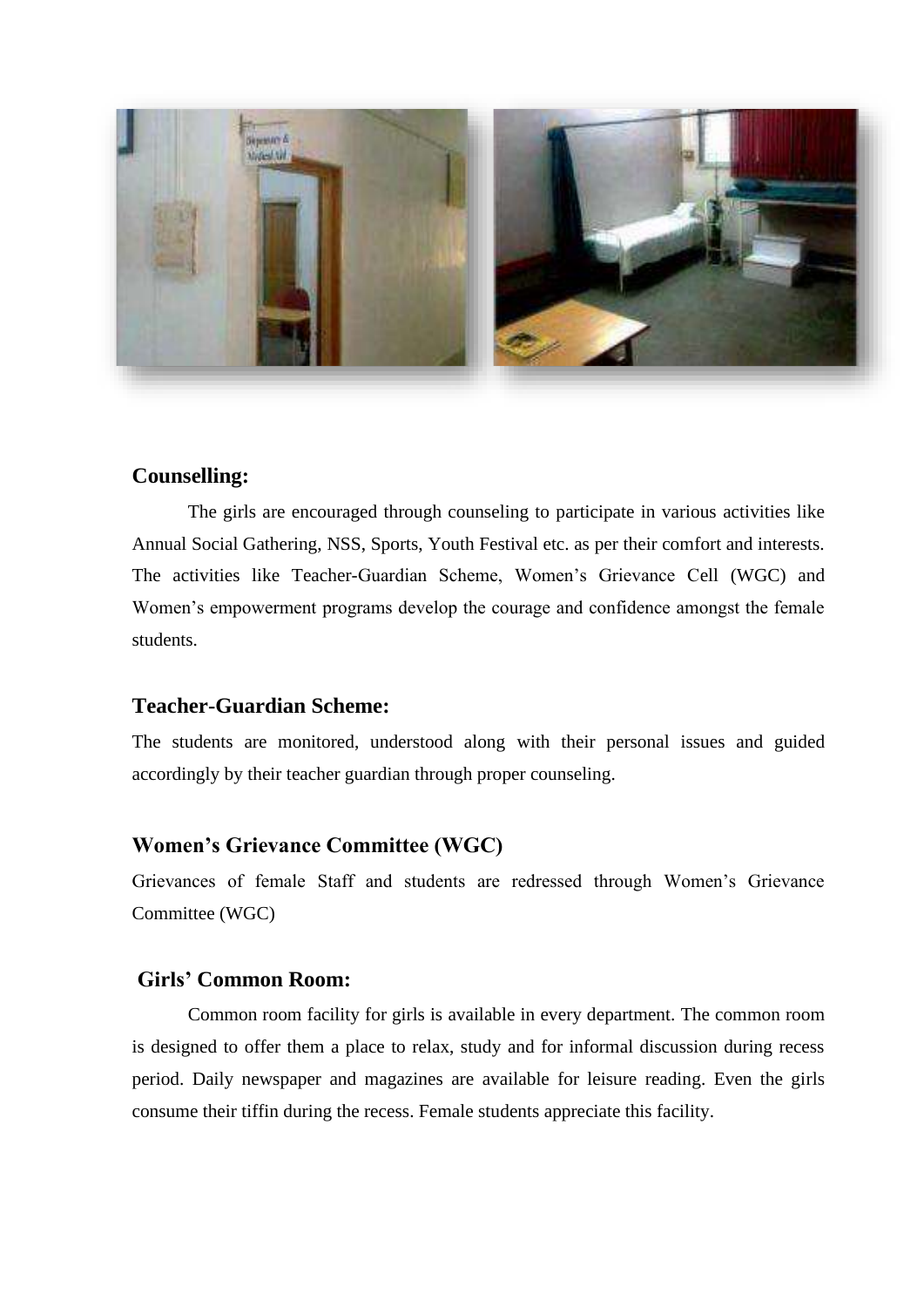#### ➢ Departmental Girls' Common Room with Location:

| Sr.                         | <b>Name of Department</b>                           | GC Room No. |
|-----------------------------|-----------------------------------------------------|-------------|
| No.                         |                                                     |             |
| 1                           | Department of Computer Science & Engineering        | $B-109$     |
| $\mathcal{D}_{\mathcal{L}}$ | Department of Information Technology                | $B-109$     |
| $\mathcal{F}$               | Department of MBA                                   | $C-002$     |
| $\overline{4}$              | Department of First Year Engineering                | $C-002$     |
| 5                           | Department of Electronics & Telecommunication Engg. | $D-205$     |
| 6                           | Department of Civil Engineering                     | $D-205$     |
| 7                           | Department of Mechanical Engineering                | $D-205$     |



### **Girls Hostel**

Believing in imparting the best housing facilities along with a homely stay for our girl students; keeping all safety and security measures intact; we have built a **Home away from home** making engineering a profound and a splendid learning experience. Staying in the campus is especially pleasant experience because resident students have easy access to several facilities. Our hostels are well known for its extensive residential facilities. Students have the luxury of being in Amravati, outside the bustle of the city, yet not far from the attractions of the city. Our hostels are the best hostels in Amravati which provides affluent accommodation for girls.

Our hostels are in campus of Sipna College of Engineering and Technology which is easily accessible, affordable, and hygienic place to stay in the lush green campus of our esteemed institution. We provide cozy sharing accommodation with twin/three beds in every room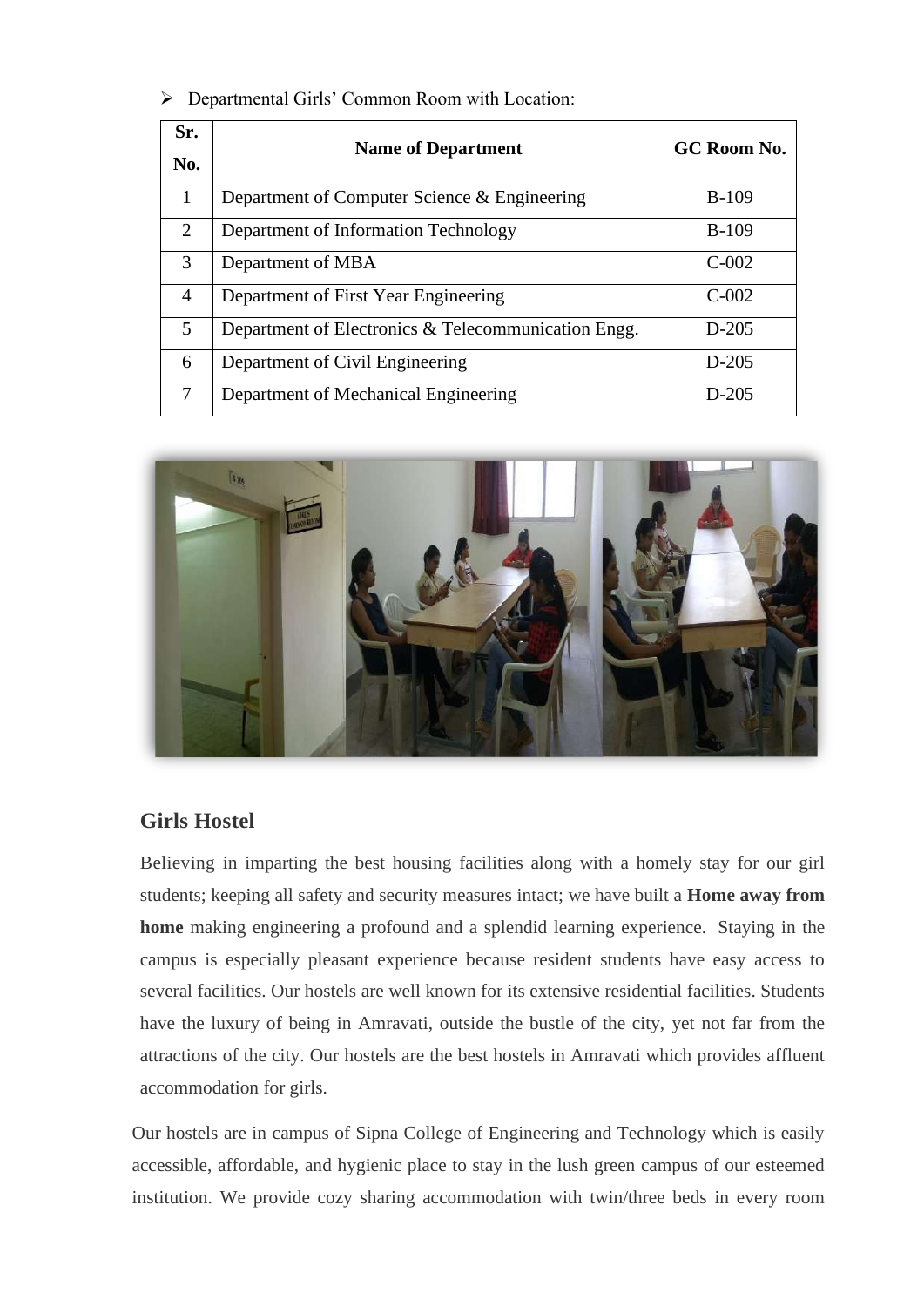with air conditioner (AC), study table, cupboard, mirror, chair, etc

We have four girls' hostels:

- **Punyashlok Ahilyabai Holkar Girls' Hostel**
- **Rani Laxmibai Girls' Hostel**
- **Krantjyoti Savitribai Fule Girls' Hostel**
- **Rajmata Jijabai Girls' Hostel**









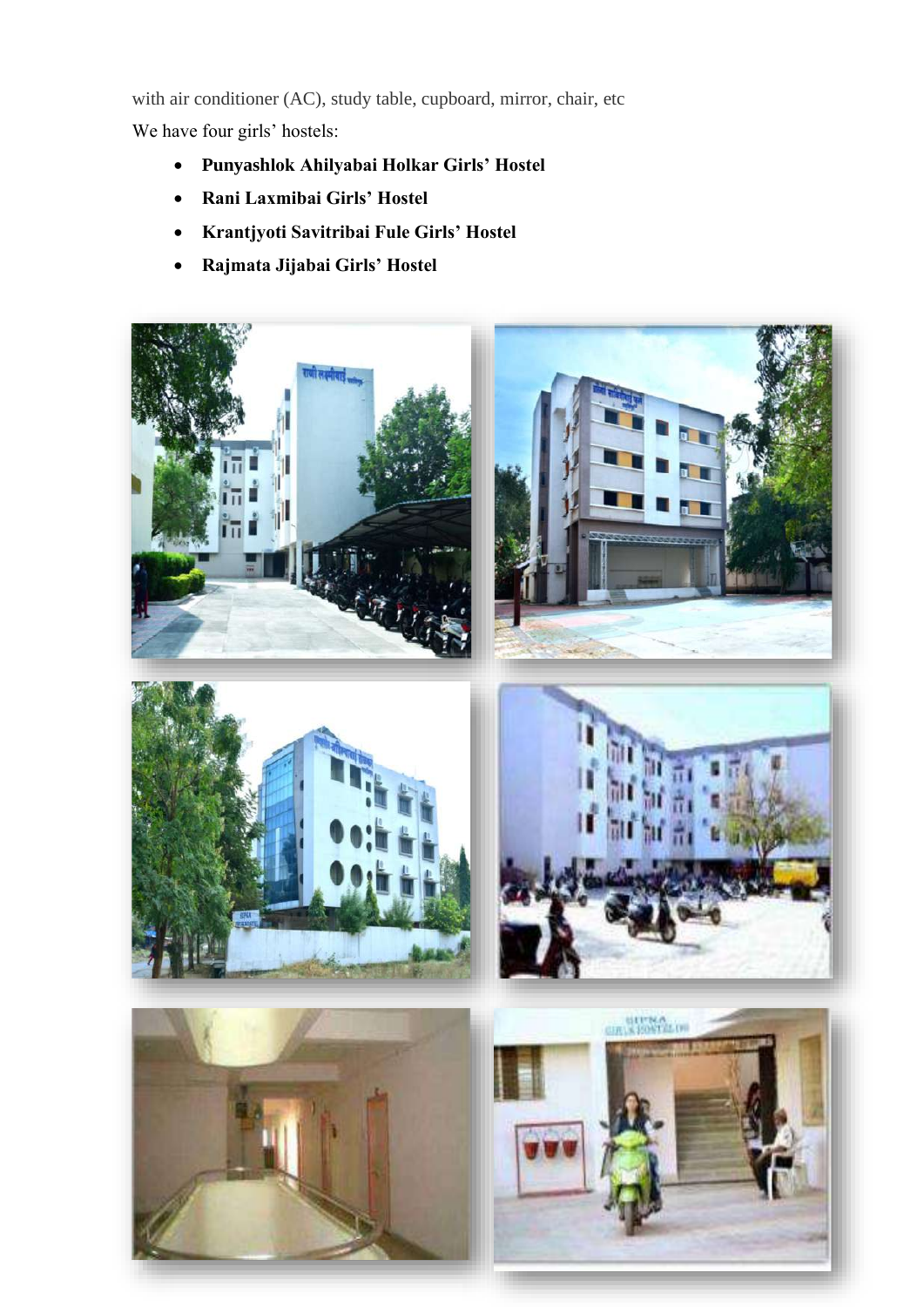### **Facilities:**

- For pure drinking water, water cooler with aqua guard is installed on the ground floor and second floor.
- W<sub>i-Fi</sub> 24X7 connection is made available, so that the students can access internet.
- A visiting Doctor is appointed for regular medical checkup of students, who visits twice a week.
- Fire Extinguisher is also available on each floor.
- Bathrooms and toilets are available on every floor with 24 hours water supply. Warm water for bathing is also made available.
- The Superintendent resides in the hostel and monitors the students' activities.
- 24 X 7 security guards are available for the student's security.
- The wash basins and washrooms are cleaned daily by a lady cleaner.
- Every room in the hostel is swept and mopped regularly by a lady sweeper.
- Geyser, vending, and incinerator machines are also installed.
- For any medical emergency an ambulance is available with all the necessary medical equipment.



# **Cafeteria (Mess):**

The hostel mess has a separate dining hall and a well-equipped kitchen catering with clean and hygienic environment. The food served is of high quality and meets the nutritional